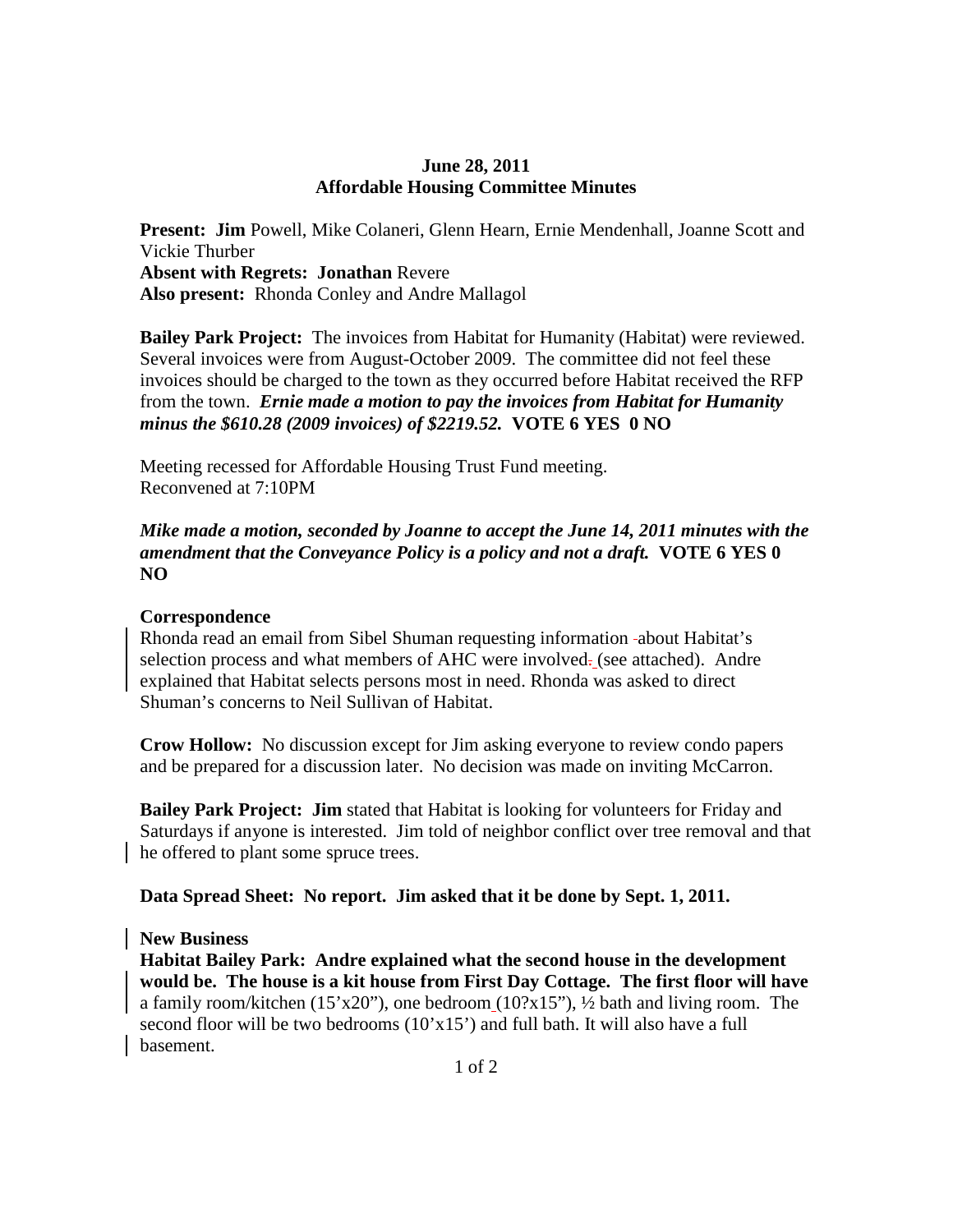## *Glenn made a motion, seconded by Mike, to accept the concept of second house.*  **VOTE 6 YES 0 NO**

Andre would like to have three 3-bedroom houses instead of two 3- bedroom and one 2 bedroom. Ernie will do some research into whether this will be a problem. Vickie was worried about the selection committee choosing a family needing three bedrooms with a 3-bedroom house and knocking out smaller families. Andre does not believe this is a problem as the first house (3 bedrooms) is going to a family of three. Andre stated that couples without children have a problem getting a home from Habitat because of greater need of families.

# **PUBLIC MEETING**

Jim convened the public meeting on the Affordable Housing Conveyance Policy (see attached). There were four members of the public present. Ms Cynthia.Aguilar was disappointed that she, David Vigneault and Marcia Cini did not receive a personal invite to the public meeting. She recently put an affordable housing covenant on her property. A couple present (Shumans) took issue with the Habitat Selection Committee process. They voiced there concerns with AHC and Habitat working together. They would like to see AHC go back to the lottery process. Jim stated the committee hears their concerns and will take their comments under consideration.

The meeting continued on the Conveyance Policy with Mike telling of the history. Mike told of a community member placing her home under an affordable housing covenant in 2006. This brought the need to create a policy by the AHC to the forefront. Questions were answered about the policy and how it works. The homeowner remains the homeowner.

The policy only comes into affect when the home goes on the market or the homeowner dies. The policy contains procedures the homeowner must go through with the AHC for the house to be recognized as part of the affordable housing pool.

*Glenn made a motion, seconded by Ernie, to accept the Affordable Housing Conveyance Policy as written.* **VOTE 6 YES 0 NO** 

*Glenn made a motion, seconded by Ernie, to adjourn public meeting.*  **VOTE 6 YES 0 NO**

**Reports:** No reports.

**Advertisement:** Vickie made a request that AHC runs a yearly advertisement in the papers telling of the various affordable housing options. Mike suggested that we get someone to write an article about the availability of affordable housing options. Jim suggested Vickie contact Rhonda about working on an ad. *Mike made a motion, seconded by Vickie, that Vickie and Rhonda work on creating an ad mentioning three or four affordable housing options which is passed to Mike for approval.* **VOTE 6 YES 0 NO** 

Jim will be away until September and Mike, vice chair will run meetings. **Adjourned at 8:15PM** 

**The next meeting will be July 25, 2011 at 7PM** Town **Hall 2nd floor conference rm.**  Respectfully submitted by Rhonda Conley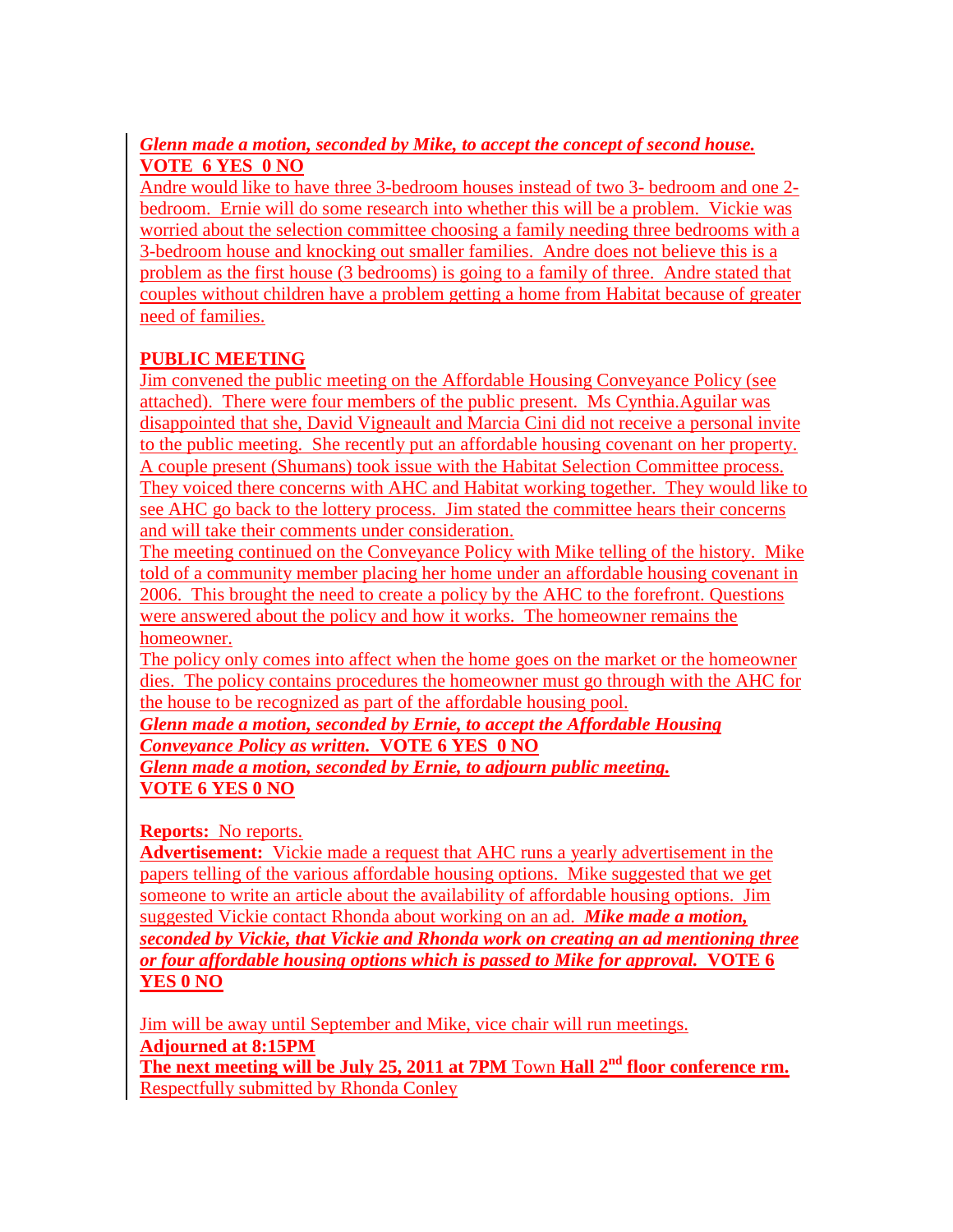### **Attachments**

## **Affordable Housing Conveyance Policy and Process**

**Purpose:** To provide a process for the Town of West Tisbury and West Tisbury Affordable Housing Committee (WTAHC) to convey and accept a private property into the affordable housing pool. This process allows a private property owner to offer and designate his/her property as a restricted resale valued property as per the guidelines established by the WTAHC.

- a. The private property owner wishing to designate his/her property must make a written application to the WTAHC and conform to the process outlined below.
	- The application must include:
	- Property owner's name and address
	- Address, map and lot number of the proposed restricted property
	- Property description
	- Copy of deed to property
	- Other pertinent information as requested by the WTAHC such as, but not limited to, septic and well evaluations and testing, a plot plan and possible property upgrade and certified title search.
- b. At the time of acceptance of the property into the affordable housing pool, its value as a restricted resale valued property cannot exceed the Dukes County median income level of 140% as published from time to time by the Department of Housing and Community Development. Thereafter the value of the property may escalate only at the approved rate for restricted affordable housing.
- c. The WTAHC shall determine the restricted resale value of the property.
- d. Applicant must own the property free and clear without any mortgage encumbrances or liens.
- e. The property must be inspected by an accredited home inspection agency at owner's expense and deemed a reasonable property to be considered for an affordable housing resale restriction.
- f. Applicant must pay all legal costs and recording fees.
- g. Applicant must convey to the town a deed rider (covenant), ground lease and a mortgage lien of \$1.00 held by the Town of West Tisbury. The deed rider must state the restricted resale price of the property at the time of recording.
- h. When an application is deemed complete, the WTAHC shall decide whether to accept or deny the application. The WTAHC reserves the right to accept or deny any application. An affirmative majority vote of 2/3 or more of the committee shall constitute acceptance of the application, and a recommendation to the West Tisbury Board of Selectmen to accept the
- i. property into the affordable housing pool.